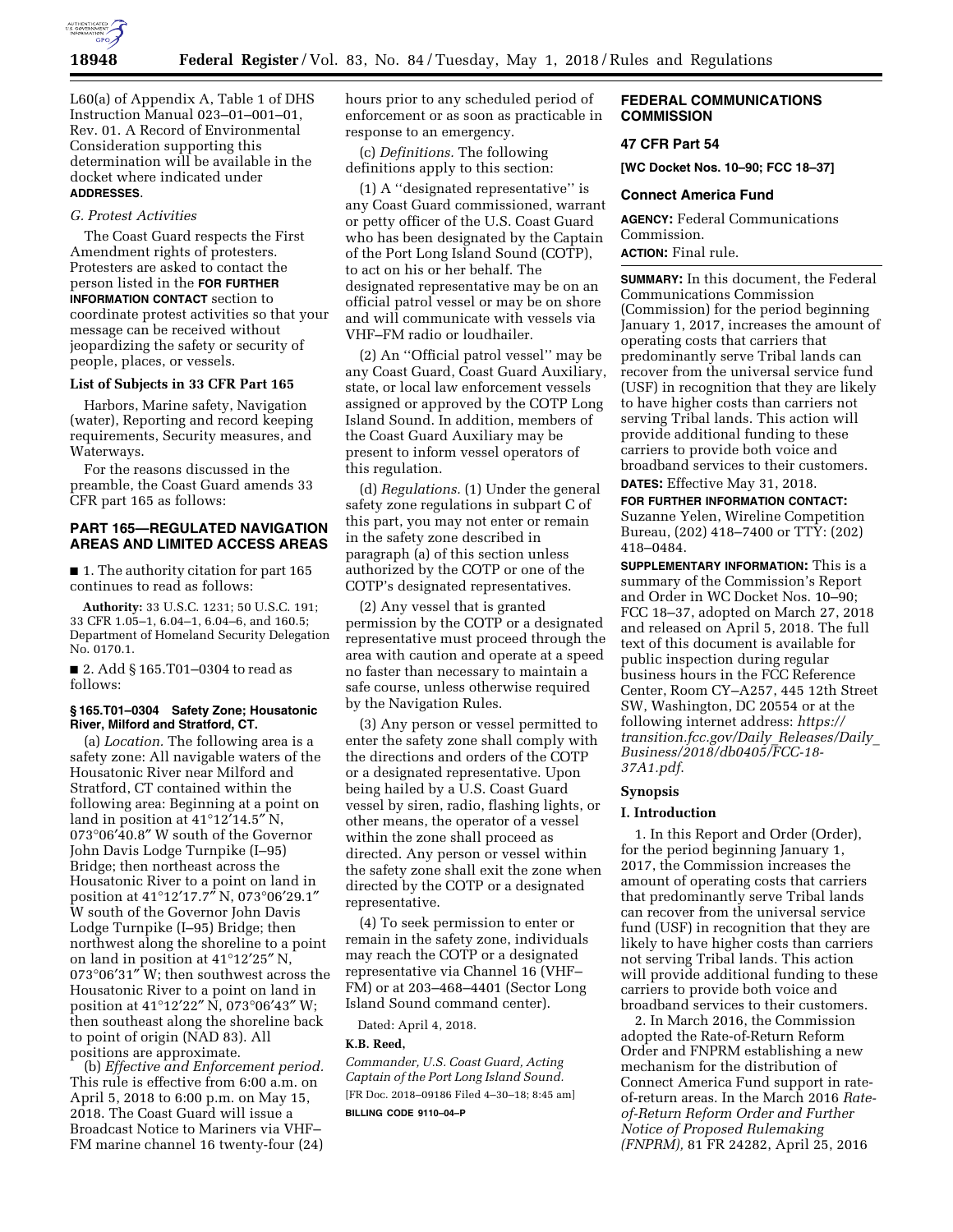and 81 FR 21511, April 12, 2016, the Commission adopted a limitation on the amount of operating expenses (opex) for which rate-of-return carriers may receive high-cost support, such that each carrier's opex eligible for high-cost support is limited to a regression modelgenerated opex per location plus 1.5 standard deviations. In the *FNPRM,* the Commission asked whether the opex limitations should be modified for carriers serving Tribal lands.

3. The Commission is persuaded based on the record before us that there is good reason to increase the opex limitation for carriers receiving legacy high-cost support that primarily serve Tribal lands because of the increased costs of providing service on Tribal lands. Both the National Tribal Telecommunications Association (NTTA) and Gila River Telecommunications, Inc. (GRTI) cite a

number of unique costs faced by carriers serving Tribal lands. They explain that carriers generally must invest significant time and financial resources in securing rights-of-way and easements to install new broadband facilities on Tribal lands due to the number of permissions that must be obtained. Such permissions include the consent of multiple owners of allotted lands, as well as the consent of Tribal authorities, the Bureau of

Indian Affairs (BIA), and other administrators and managers of Native trust lands. In some cases, letters of support from Tribal villages in or near the construction areas are also required. NTTA and GRTI represent that the process of obtaining Tribal cultural clearances, as well as the cost of compliance with the Archeological Resources Protection Act of 1979 and the National Historic Preservation Act of 1966, and coordination of National Environmental Protection Act compliance with BIA, are often significant. Commenters also point out that Tribal sovereignty issues require additional negotiation and legal review, that many Tribes require that qualified members of the Tribe be given preference in hiring and promotion, and that some Tribal authorities require construction observation by a Tribal member. In sum, the Commission is persuaded based on the record before us that there are unique costs associated with serving Tribal lands that warrant revisiting the opex limit adopted by us for this subset of carriers. Therefore, the Commission relaxes the opex limit for those study areas most in need where a majority of the housing units are on Tribal lands, as determined by the Bureau using U.S. Census data.

4. The Commission declines at this time to remove the opex limitation altogether and instead raise the limitation to 2.5 standard deviations above the regression-determined amount for those carriers that qualify subject to the criteria set out below. All carriers, including those that predominantly serve Tribal lands, should have incentives to prudently manage their operating expenditures. Although the Commission finds that carriers serving Tribal lands have expenses that are significantly greater than those serving non-Tribal lands, commenters have failed to show in this circumstance that there is no need for any opex limitation. Taking into account that factor, and mindful of the generally higher costs of serving Tribal lands, the Commission therefore decides that carriers whose opex limit will be relaxed will have their opex limitation raised to 2.5 standard deviations above the regression-determined amount. For example, as shown below, a carrier with \$20,000 in opex costs and 58 percent of its opex eligible for support will now have 89 percent of its opex eligible for support. Moreover, when other carrier costs, such as taxes and capital expenses are considered, the opex limitation has a small effect on a carrier's revenue requirement.

| Opex costs | <b>OPEX</b> cost<br>percent<br>eligible for<br>support | Allowed opex<br>costs<br>(opex costs *<br>eligible<br>percent) | Other carrier<br>costs | Revenue<br>requirement |
|------------|--------------------------------------------------------|----------------------------------------------------------------|------------------------|------------------------|
| \$20,000   | 100                                                    | \$20,000                                                       | \$15,000               | \$35,000               |
| 20,000     | 58                                                     | 11.600                                                         | 15.000                 | 26,600                 |
| 20,000     | 89                                                     | 17.712                                                         | 15.000                 | 32.712                 |

5. In addition, the Commission limits this relief to those carriers meeting the following conditions. First, the carrier has not deployed broadband service of 10 Mbps download/1 Mbps upload to 90 percent or more of the housing units on the Tribal lands in its study area. Second, unsubsidized competitors have not deployed broadband service of 10 Mbps download/1 Mbps upload to 85 percent or more of the housing units on the Tribal lands in its study area. The Commission believes that these conditions will limit this relief to those carriers with the greatest need to accelerate broadband deployment.

6. All universal service support must be necessary and reasonable for the provision, maintenance, and upgrading of facilities and services for which the support is intended. The Commission understands that some carriers serving Tribal lands may have significant

sources of telecommunicationsassociated revenue which is passed through to a tribe or may have particular costs imposed by a tribe. The Commission expects Tribal carriers to be able to demonstrate in the event such revenue or costs are questioned that in fact the revenues or cost are necessary and reasonable for the provision, maintenance, and upgrading of facilities and services for which the support is intended.

7. Bureau staff estimates in 2017 and/ or 2018 that five carriers that have been affected by the opex cap are eligible for the relief. The Commission concludes that a 2.5 standard deviation limit will still provide an incentive for eligible carriers to avoid imprudent or unnecessary expenses, while recognizing the higher costs associated with providing service on Tribal lands. Because we determine that an opex

limit of 2.5 standard deviations is appropriate for those study areas where a majority of the housing units are on Tribal lands and that meet our other conditions, we direct the Universal Service Administrative Company (USAC) to use the 2.5 standard deviation metric for these study areas for support calculations for the period beginning January 1, 2017, when the opex limitation was implemented.

#### **II. Procedural Matters**

#### *A. Paperwork Reduction Act*

8. This document does not contain new information collection requirements subject to the Paperwork Reduction Act of 1995 (PRA), Public Law 104–13. In addition, therefore, it does not contain any new or information collection burden for small business concerns with fewer than 25 employees, pursuant to the Small